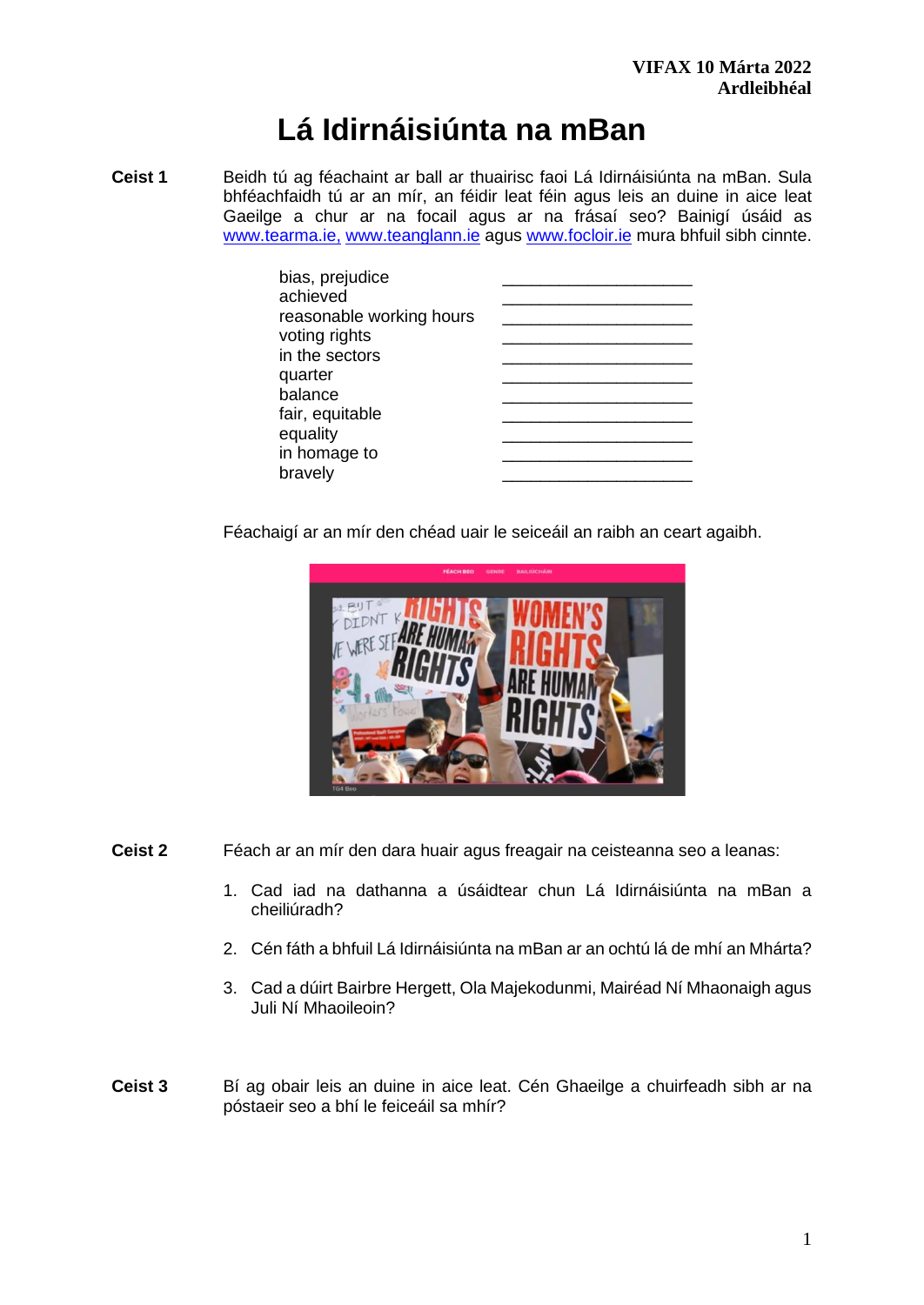We Demand Jobs.

Our lives. Our rights. Our voice.

\_\_\_\_\_\_\_\_\_\_\_\_\_\_\_\_\_\_\_\_\_\_\_\_\_\_

\_\_\_\_\_\_\_\_\_\_\_\_\_\_\_\_\_\_\_\_\_\_\_\_\_\_

Women's rights are human rights.

\_\_\_\_\_\_\_\_\_\_\_\_\_\_\_\_\_\_\_\_\_\_\_\_\_\_

**Ceist 4** An t-ainmfhocal

1. Féach ar na focail seo a bhí le cloisteáil sa mhír. An bhfuil siad baininscneach nó firinscneach?

> *claontacht, bliain, cruinne, uaine, céad, saol, Aifreann, sláinte, féile domhan, tír*

2. Scríobh na focail sin sna boscaí cuí sa tábla thíos agus cuir an t-alt leo. Lean an patrún sna samplaí atá déanta.

| Ainmfhocail fhirinscneacha | Ainmfhocail bhaininscneacha |
|----------------------------|-----------------------------|
| an cuireadh                | an chiaróg                  |
| an <b>t-</b> aer           | an aois<br>an tsaoirse      |
| an siopa<br>an doras       | an draíocht                 |
| an teach                   | an teocht                   |
|                            |                             |
|                            |                             |

3. Bhí na samplaí seo a leanas den ghinideach uatha le cloisteáil sa mhír. Bain amach na lúibíní i ngach sampla agus cuir an fhoirm cheart den ainmfhocal agus den alt sa bhearna in aice leis.

| sárú (an) (claontacht):       |  |
|-------------------------------|--|
| téama (an) (bliain):          |  |
| ar fud (an) (cruinne):        |  |
| ag tús (an) (céad):           |  |
| gnéithe difriúla (an) (saol): |  |
| timpeall (an) (domhan):       |  |
|                               |  |

## **Ceist 5** '…á…'

An féidir leat a rá cén fheidhm atá ag an mír **á sna** samplaí seo a leanas?

'Dathanna corcra, uaine agus geal, dathanna an lae inniu, le ceiliúradh a dhéanamh ar Lá Idirnáisiúnta na mBan, a bhíonn **á** cheiliúradh ar an ochtú lá de Mhárta chuile bhliain…'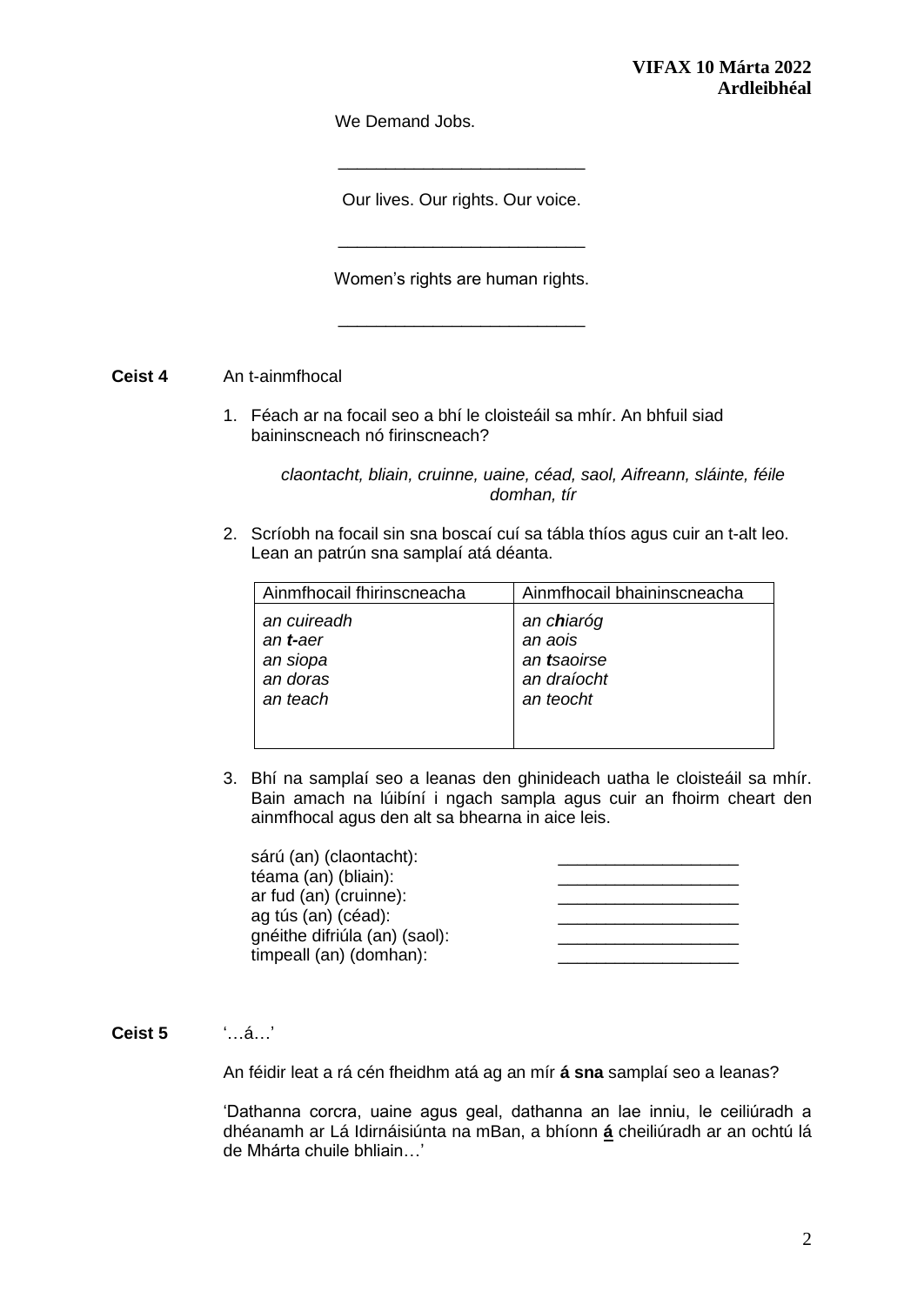**'**D'fhógair Institiúid Teicneolaíochta Phort Láirge go bhfuil post comhionannais le cruthú acu san institiúid agus go bhfuiltear **á** dhéanamh in ómós do Vicky Phelan ar Lá Idirnáisiúnta na mBan…'

- **Ceist 6** Pléigh na ceisteanna seo leis an duine in aice leat, nó le do ghrúpa.
	- 1. An bhfuil cothromaíocht ann idir fir agus mná in Éirinn? Mínigh.
	- 2. Cén tábhacht a bhaineann le Lá Idirnáisiúnta na mBan, dar leat?
	- 3. Cén fáth a bhfuil an oiread éagothroime idir mná agus fir ar fud an domhain, dar leat?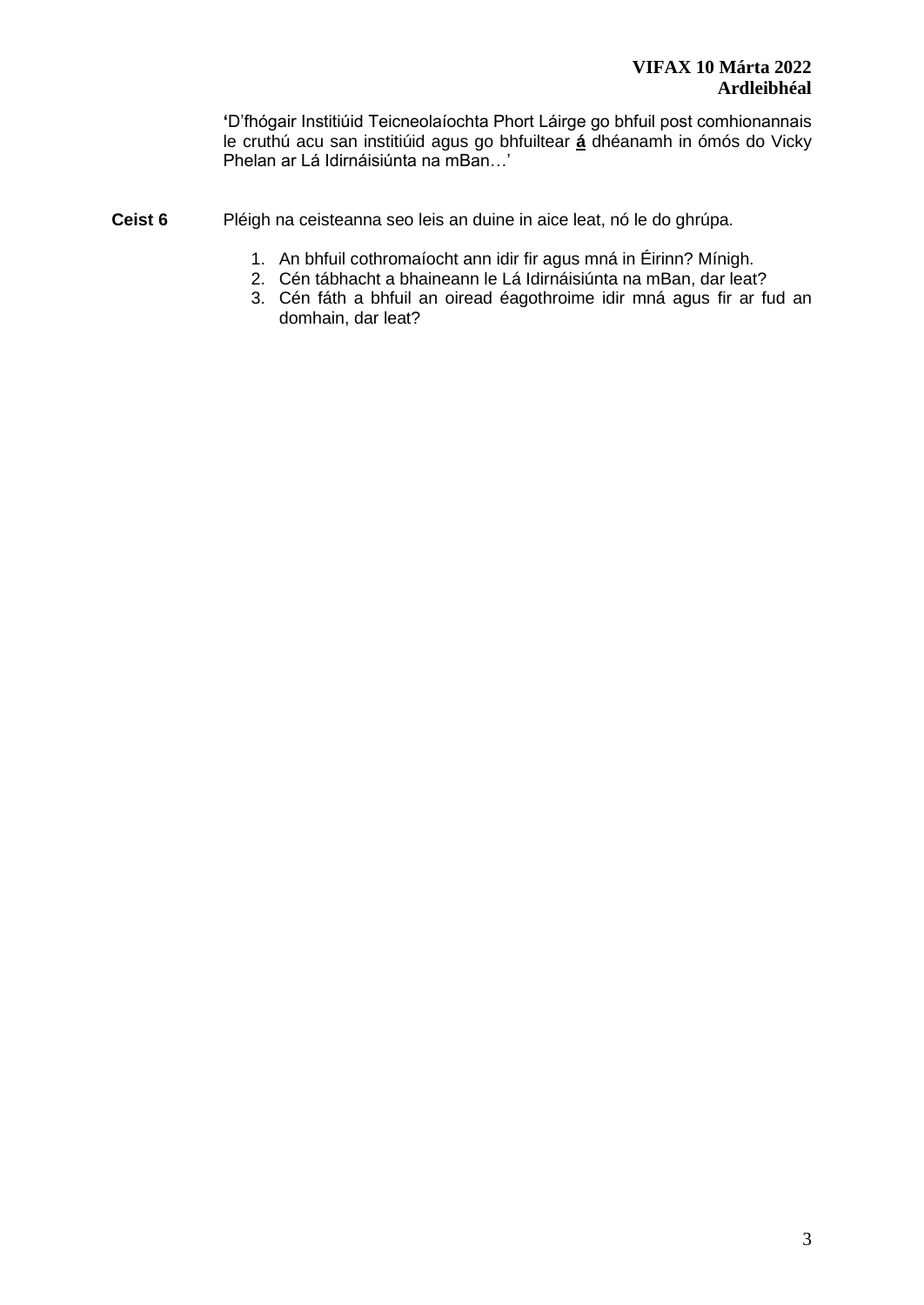#### **Treoracha agus Freagraí Ceist 1**

| bias, prejudice          | claontacht               |
|--------------------------|--------------------------|
| achieved                 | bainte amach             |
| reasonable working hours | uaireanta réasúnta oibre |
| voting rights            | cearta vótála            |
| in the sectors           | sna hearnálacha          |
| quarter                  | ceathrú                  |
| balance                  | cothromaíocht            |
| fair, equitable          | cothrom                  |
| equality                 | comhionannas             |
| in homage to             | in ómós do               |
| bravely                  | go cróga                 |

# **Ceist 2**

Féach an script

# **Ceist 3**

| We Demand Jobs:                   | Éilímid Poist.                                 |
|-----------------------------------|------------------------------------------------|
| Our lives. Our rights. Our voice: | Ár saol. Ár gcearta. Ár nguth.                 |
| Women's rights are human rights:  | Is ionann cearta an duine agus cearta na mban. |

# **Ceist 4**

| Ainmfhocail fhirinscneacha                                          | Ainmfhocail bhaininscneacha                                                                   |
|---------------------------------------------------------------------|-----------------------------------------------------------------------------------------------|
| an cuireadh<br>an <b>t-</b> aer<br>an siopa<br>an doras<br>an teach | an c <b>h</b> iaróg<br>an aois<br>an tsaoirse<br>an draíocht<br>an teocht                     |
| an céad<br>an saol<br>an tAifreann<br>an domhan                     | an chlaontacht<br>an bhliain<br>an chruinne<br>an uaine<br>an tsláinte<br>an fhéile<br>an tír |

| sárú na claontachta        |
|----------------------------|
| téama na bliana            |
| ar fud na cruinne          |
| ag tús an chéid            |
| gnéithe difriúla an tsaoil |
| timpeall an domhain        |
|                            |

## **Ceist 5**

Tá dhá chiall ag baint le 'á + ainm briathartha':

1. Úsáidtear é mar nach féidir forainm a chur tar éis ainm briathartha sa Ghaeilge. i. ní féidir 'ag déanamh + é' a rá sa Ghaeilge, mar sin is é 'á dhéanamh' an Ghaeilge atá ar '*doing it'*.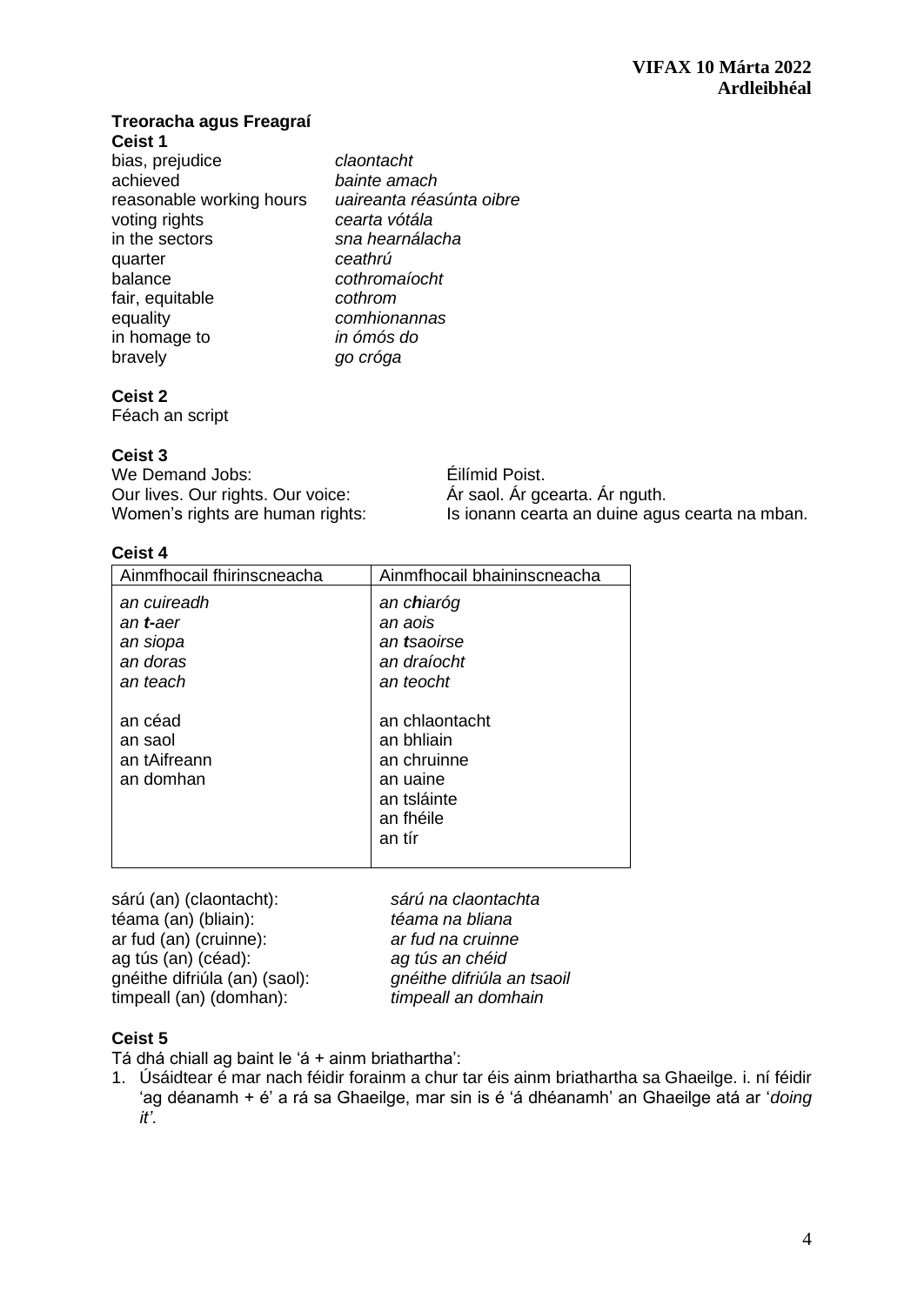**'**D'fhógair Institiúid Teicneolaíochta Phort Láirge go bhfuil post comhionannais le cruthú acu san institiúid agus go bhfuiltear **á** dhéanamh in ómós do Vicky Phelan ar Lá Idirnáisiúnta na mBan…'

2. Úsáidtear an struchtúr seo freisin mar fhaí chéasta (*passive voice*). Mar shampla, 'Tá sé á dhéanamh (aige)' = *It is being done (by him).*

'Dathanna corcra, uaine agus geal, dathanna an lae inniu, le ceiliúradh a dhéanamh ar Lá Idirnáisiúnta na mBan, a bhíonn **á** cheiliúradh ar an ochtú lá de Mhárta chuile bhliain…'

## **Ceist 6**

Is féidir gach beirt a chur ag déanamh an phlé seo agus ansin cuid de na ceisteanna a phlé leis an rang iomlán.